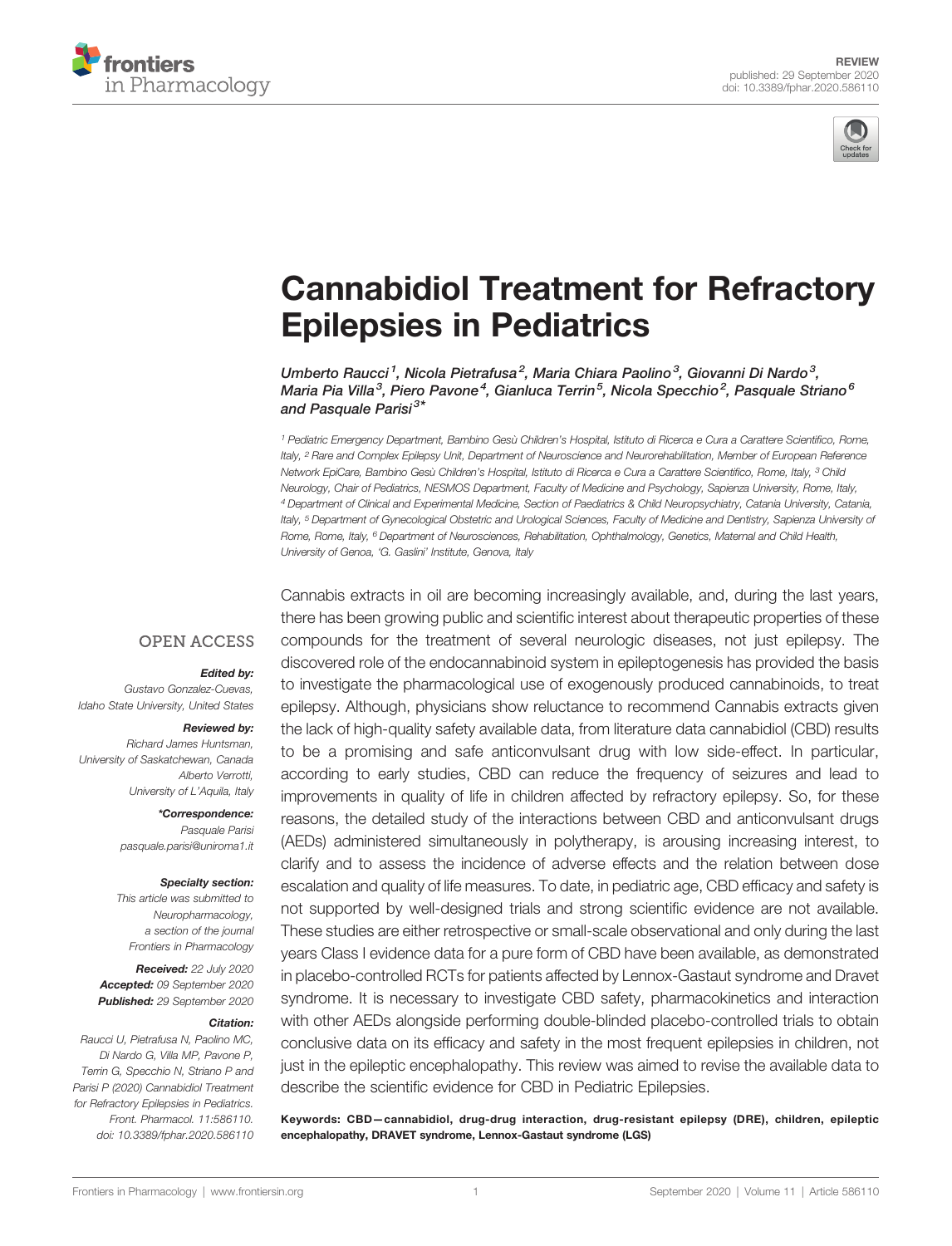# INTRODUCTION

In the last two decades, public and scientific interest on the use of cannabis-derived products for therapeutic purpose in different disease has increased. More than 100 different phytocannabinoid compounds derived from the marijuana plant, Cannabis sativa, and Cannabis indica which contain up to 500 chemical species ([Husni et al., 2014\)](#page-8-0). Literature data have grown ([Elliot et al., 2020\)](#page-7-0) and one of the major fields of interest is on the anti-seizure role of the two main components of cannabis,  $\Delta$ -9-tetrahydrocannabinol (THC) and cannabidiol (CBD), for refractory epilepsy in the pediatric population ([Paolino et al., 2016\)](#page-8-0). THC is a psychoactive agent, and its role on seizure control is controversial because of its effect of exacerbating seizure activity; CBD is a non-psychoactive agent whose antiepileptic properties has been demonstrated by both anecdotal and scientific evidence ([Friedman and Devinsky,](#page-7-0) [2015](#page-7-0); O'[Connell et al., 2017\)](#page-8-0). Up to 30% of children with epilepsy were resistant to standard antiepileptic drugs ([Kwan and Brodie,](#page-8-0) [2000](#page-8-0); [Kwan et al., 2010\)](#page-8-0) and treatments options for these children are limited.

The discovered role of the endocannabinoid system in epileptogenesis has provided the basis to investigate the pharmacological use of exogenously produced cannabinoids, to treat epilepsy [\(Cheung et al., 2019](#page-7-0); [Huntsman et al., 2020\)](#page-8-0).

Several studies, mainly retrospective or small-scale observational, have shown that CBD, both in isolation as a pharmaceutical-grade preparation or as part of a CBD-enriched cannabis herbal extract, is beneficial in decreasing seizure frequency in children with resistant epilepsy.

More studies are needed for physicians to be comfortable authorizing Cannabis-based therapies to children ([Lattanzi et al.,](#page-8-0) [2018;](#page-8-0) [Huntsman et al., 2020](#page-8-0)).

# EUROPEAN (EMA) AND ITALIAN LEGISLATION (AIFA), US (FDA)

The growing interest in the therapeutic potential of cannabisrelated products is reflected in recent changes in legislation ([Arzimanoglou et al., 2020\)](#page-7-0). Laws regarding the use of raw herbal cannabis, cannabis extracts and cannabinoid-based drugs differ between countries [\(Specchio et al., 2020](#page-9-0)), and while the use of herbal cannabis for medicinal purposes is now authorized in different countries, cannabis and cannabis extracts have not been approved by the FDA or the European Medicines Agency (EMA).

In the European Union, in contrast to THC, CBD is not controlled and CBD products are approved it not containing more than 0.2% THC ([Arzimanoglou et al., 2020\)](#page-7-0).

In Italy from November 2015, can issue licenses for cultivation, production, possession, and use, and herbal cannabis may be prescribed with medical prescription. Italian legislation has recently approved medical use of Cannabis for some conditions such as pain control, chemotherapy- and radiotherapy-induced nausea and vomiting treatment, appetite stimulation in patients affected by cachexia, anorexia, cancer, or

AIDS and for other pathologies, such as glaucoma and Tourette's syndrome [\(Baratta et al., 2019\)](#page-7-0).

Physicians considering prescribing cannabis-related products should be fully aware of the relevant legislation since the situation can be complex. Guidelines from recognized national professional associations and or governmental bodies can be extremely helpful.

# HISTORICAL REVIEW OF THE USE OF CANNABIS TO TREAT PEDIATRIC EPILEPSY

Therapeutic properties of cannabis plants have been known from ancient times with documented use for medical purposes in ancient Chinese books in the Middle East and India for at least 4000 years ([Russo, 2017](#page-8-0)).

In 1840 Dr. William Brook O'Shaughnessy described his observation on the use of cannabis in India to treat infantile spasms in a 40-day old infant, and in 1942, he introduced the use of Cannabis Indical in Britain (O'[Shaughnessy, 1843](#page-8-0)). Despite the Marijuana Tax act of 1937 and cannabis prohibition, several researchers and physicians continue the investigation on the medical use of its components. Finally, in 1990, after the discovery of endocannabinoid system and its role in epileptogenesis, and in neuromodulation with attenuation of brain activity, studies on both animal and human use of cannabinoids took place [\(Marsicano et al., 2003](#page-8-0); [Wallace et al., 2003;](#page-9-0) [Russo et al., 2005;](#page-8-0) [Englund et al., 2013;](#page-7-0) [Mechoulam and Parker, 2013](#page-8-0); [Ibeas Bih et al.,](#page-8-0) [2015;](#page-8-0) [Todd and Arnold, 2016](#page-9-0)).

CBD has been shown to be effective against generalized tonic, clonic, tonic-clonic seizures and on drug-resistant epilepsy models, manifesting behavioral, EEG and neuroprotective effects in both acute and chronic protocols of experimental animal models [\(Lazarini-Lopes et al., 2020](#page-8-0)).

# Efficacy in Epilepsy

The bioactive lipid system, their receptor targets, and the metabolic enzymes responsible for the synthesis and degradation of eCB constitute the so-called "endocannabinoid system" (ECS). Many studies have reported alterations of distinct components of the ECS in both animal models of epilepsy and in humans. Furthermore, compounds that act on the ECS have been shown to be effective against epilepsy. In particular, in several cases, the activation of the ECS seems to prevent seizures and reduce mortality, while the pharmacological block of the ECS exerts a proconvulsive action [\(Verrotti et al., 2016](#page-9-0)).

First data derived from anecdotal reports that have inspired families to seek CBD-related compounds for the treatment of their children's drug-resistant epilepsy ([Filloux, 2015](#page-7-0)). The most well-known report is that of Charlotte, a 5-year-old girl in the US who was diagnosed in 2013 with SCN1A-confirmed Dravet syndrome who had more than 50 generalized tonic-clonic seizures. Following 3 months of treatment with high-CBD-strain cannabis extract (named "Charlotte's Web"), her seizures were reported to have reduced by more than 90% ([Maa and Figi, 2014\)](#page-8-0).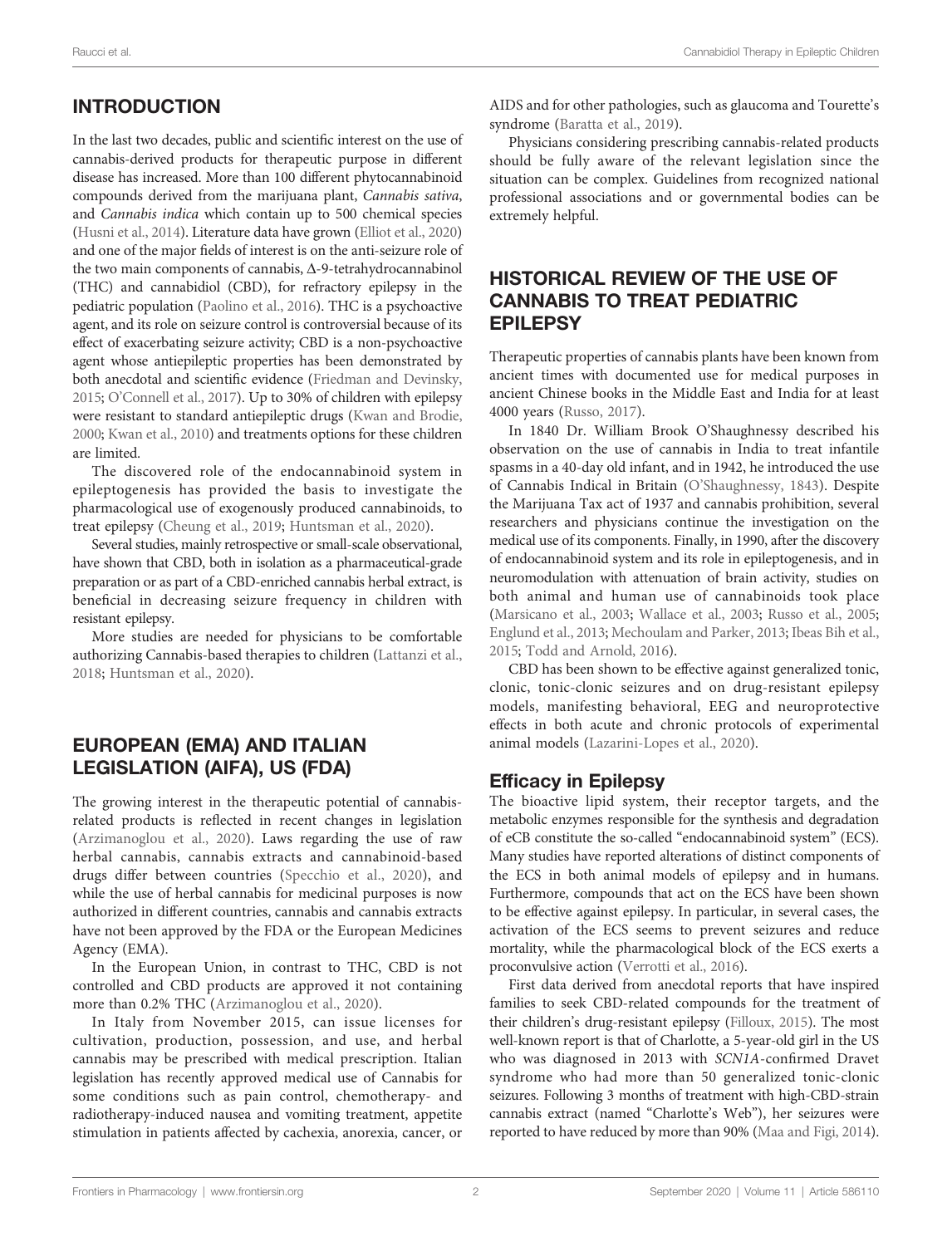Other anecdotal reports suggesting that CBD may improve seizure control and alertness, mood and sleep have also been documented ([Porter and Jacobson, 2013](#page-8-0)).

Other studies have investigated the effect of oral cannabis extracts using parental reporting. [Press et al. \(2015\)](#page-8-0) and [Tzadok](#page-9-0) [et al. \(2016\)](#page-9-0) in two different studies reported similar results, with a 50% seizure reduction in about 30% of patients. In a retrospective study by [Porcari et al. \(2018\)](#page-8-0) of 108 children with epilepsy in the US, the addition of CBD oil over an average of 6 months resulted in >50% seizure reduction in 29% patients, with 10% becoming seizure-free.

A recent meta-analysis provides evidence for the therapeutic efficacy of high content CBD treatments ([Pamplona et al., 2018\)](#page-8-0). Overall, the studies on CBD-enriched oils indicate a 50% reduction in seizures in roughly 30–40% of patients ([Gonzalez-](#page-7-0)[Giraldo and Sullivan, 2020](#page-7-0)). However, it should be emphasized that these are uncontrolled studies with heterogeneous CBD preparations, the CBD content of which varied significantly and should be underlined the need for appropriately controlled studies.

In a Canadian prospective, open-label trial of a CBD/THC cannabis oil in DS, were treated 20 children affected by DS with a cannabis plant extract product, containing 100 mg/mL of CBD and 2 mg/mL of THC. After 20 weeks of therapy, a significant improvement in quality of life, reduction in EEG spike activity, and median motor seizure reduction of 70.6%, with 50% responder rate of 63%, were noticed. Adverse events, common during titration, included somnolence, anorexia, and diarrhea. Abnormalities of liver transaminases and platelets were observed with concomitant valproic acid therapy [\(McCoy et al., 2018](#page-8-0)).

# PURIFIED CANNABIDIOL (EPIDIOLEX/ EPIDYOLEX®) EFFICACY IN EPILEPSY

In 2018, CBD was approved by the FDA as add-on antiepileptic drug in 2-year-old children with Dravet syndrome and Lennox-Gastaut syndrome. Later, it was approved also by the EMA in 2019. The purified preparation of CBD is available from GW Pharmaceuticals plc, named Epidiolex/Epidyolex. It has been shown to have good effects against a large spectrum of seizures from animal studies [\(Rosenberg et al., 2017a](#page-8-0)).

Data from an open-label, multicenter expanded access program in 214 patients with childhood-onset, drug-resistant epilepsy were reported in 2016 by [Devinsky et al. \(2016\).](#page-7-0) Among them, 33 patients had a diagnosis of DS and 31 patients of LGS. An overall median reduction of motor seizures of 36.5% was reported (49.8% for DS patients), and five patients were free of all motor seizures (of the patients with motor and atonic seizures, and 39% and 56% showed a >50% reduction of seizures, respectively) ([Devinsky](#page-7-0) [et al., 2016](#page-7-0)).

A randomized, double-blind, placebo-controlled study was conducted to evaluate the use of Epidiolex $^{\circledR}$ , a pharmaceuticalgrade cannabidiol preparation, in Dravet's syndrome. The author demonstrated its efficacy showing a decrease in convulsive seizures frequency in the cannabidiol arm, with 5% of patients, compared with 0% in the placebo arm becoming seizure-free (p 1/4 0.08).

The treatment was overall well-tolerated, but it is important to underline that in the cannabidiol arm, there were more serious adverse events such as elevated hepatic transaminases [\(Devinsky](#page-7-0) [et al., 2017a\)](#page-7-0).

One trial assessed its efficacy in atonic seizures in Lennox-Gastaut syndrome showed a median reduction of atonic seizures from baseline of 41.9% in participants treated with 20 mg of CBD/kg per day versus 17.2% in the placebo group [\(Thiele](#page-9-0) [et al., 2018\)](#page-9-0).

The efficacy of CBD in reducing seizures frequencies and in improving the quality of life in childhood epilepsy (QOLCE) scores was showed in a systematic review on 17 observational studies [\(Stockings et al., 2018\)](#page-9-0). Moreover, four clinical trials in children with Dravet and Lennox-Gastaut syndromes showed a higher rate of seizure frequency reduction in CBD treated patients ([Lattanzi et al., 2019](#page-8-0)). A study from [Pietrafusa](#page-8-0) [et al. \(2019\)](#page-8-0) on artisanal medical CBD oil in patients with developmental and epileptic encephalopathy (DEE) suggest that CBD may have beneficial effects in patients with DEE and an acceptable safety profile.

# PHARMACODYNAMIC AND PHARMACOKINETICS OF CANNABIDIOL AND DRUG-DRUG INTERACTION

Although the precise mechanisms responsible for the antiseizure effects of CBD remain unclear, a multimodal mechanism of action of CBD in epilepsy had been proposed. Pharmacological data supporting the role of three targets, namely Transient receptor potential vanilloid-1 (TRPV1), the orphan G proteincoupled receptor-55 (GPR55) and the inhibition of adenosine reuptake. As TRPV1 agonist, CBD lead to a decrease of extracellular calcium influx through a TRPV1 channels desensitization, reducing, consequently, neuronal hyperactivity. CBD reduce neuronal hyperexcitability in epileptic tissue as GPR55 antagonist, inhibiting then intracellular calcium release. Finally, CBD depresses neuronal excitability, reducing adenosine uptake and increasing extracellular adenosine concentration, blocking the equilibrative nucleoside transporter ENT1. Other mechanics of action have been proposed: blockade of voltagegated sodium channels, interactions with voltage-gated potassium channels, 5-HT1a receptors, and  $\alpha$ 3 and  $\alpha$ 1 glycine receptors, blockade of T-type calcium channels, modulation of voltage-dependent anion selective channel protein, and modulation of tumor necrosis factor alpha release ([Alcorn](#page-7-0) [et al., 2019;](#page-7-0) [Franco and Perucca, 2019;](#page-7-0) [Gray and Whalley, 2020\)](#page-7-0).

Cannabidiol has a lipophilic structure, a variable absorption rate and extensive empathic first-pass metabolism by isozymes CYP2C19 and CYP3A4, explaining its poor oral bioavailability [\(Jiang et al., 2013\)](#page-8-0). The pick plasma concentration after oil formula oral administration is at 2.5 hours with a biphasic elimination (initial half-life of 6 hours ant terminal half-life of 18-32 hours) related to its distributive process into different tissues ([Devinsky et al., 2014;](#page-7-0) [Devinsky et al., 2018a](#page-7-0)).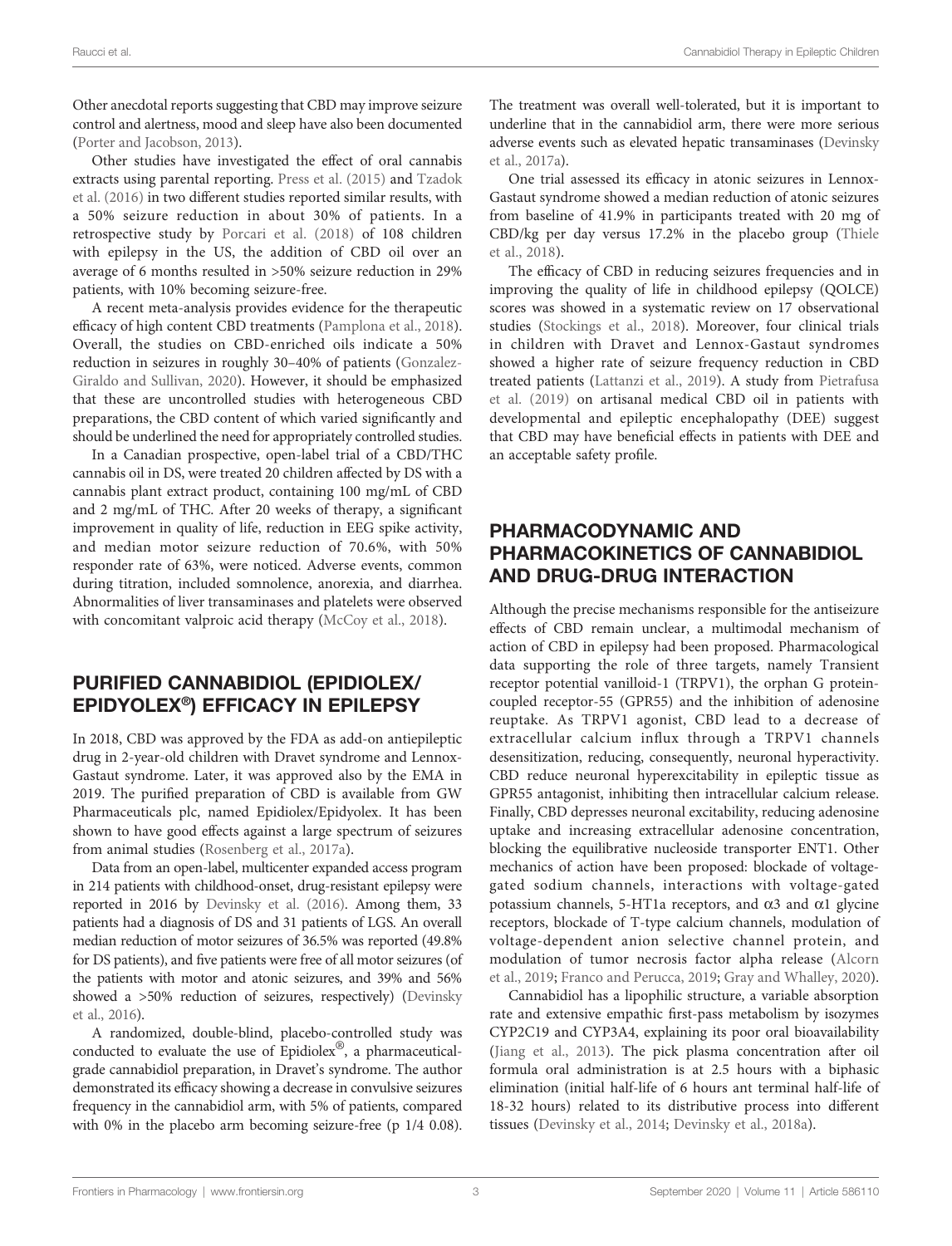CBD may exhibit numerous interactions with AEDs ([Johannessen and Landmark, 2010](#page-8-0); [Johannessen Landmark](#page-8-0) [and Patsalos, 2010](#page-8-0); [Johannessen Landmark et al., 2012\)](#page-8-0).

CBD has been found to inhibit at clinically relevant concentrations the activity of CYP2C8, CYP2C9, CYP2C19, and CYP2D6 [\(Franco and Perucca, 2019](#page-7-0)).

The most clinically significant interaction between CBD and other concomitantly used drugs, based on clinical trials, is with clobazam. CBD, via enzyme inhibition (CYP2C19), may lead to an increase (up to five-fold) in its less potent metabolite, Ndesmethylclobazam [\(Geffrey et al., 2015\)](#page-7-0), leading to toxicity principally manifesting as sedation [\(Gaston et al., 2017](#page-7-0)). Also, concurrent clobazam may lead to increased 7 hydroxycannabidiol (an active metabolite of CBD) ([Morrison et al.,](#page-8-0) [2019\)](#page-8-0), which arguably may lead to better seizure control by boosting the effect of CBD; however, studies with and without clobazam are needed.

There are still some unanswered questions regarding the pharmacology of CBD ([Landmark and Brandl, 2020](#page-8-0); [Lattanzi](#page-8-0) [S. M. et al., 2020b\)](#page-8-0), and the clinical impact of its interactions with other drugs in the individual patient is difficult to predict.

In recent reports, addition of CBD increases the AUC of stiripentol by 55% and the plasma brivaracetam concentrations by 95–280%: This interaction could be related to inhibition of CYP2C19 by CBD [\(Franco and Perucca, 2019\)](#page-7-0).

Only one retrospective, small cohort study, suggested that CBD may increase the plasma levels of topiramate, rufinamide, zonisamide, and eslicarbazepine ([Gaston et al., 2017\)](#page-7-0). The evidence of the effect of CBD on valproic acid are conflicting ([Morrison et al., 2019\)](#page-8-0).

Considering the effect of CBD on other type of drugs a possible elevation in plasma warfarin concentration should be considered, probably due to inhibition of CYP2C9 ([Damkier](#page-7-0) [et al., 2019\)](#page-7-0).

On the other hand, the rule of enzyme-inducing AEDs (carbamazepine and phenitoine) need to be formally investigated. Stiripentol decreases in the levels of two CBD metabolites, 7 carboxy-CBD and 7-hydroxy-CBD ([Morrison et al., 2019](#page-8-0)).

Finally, a rule of rifampicin as inductor and of ketoconazole as inhibitor had been demonstrated ([Stott et al., 2013\)](#page-9-0).

Based on the available studies, the difference in the pharmacokinetics of CBD in developmental age compared to adults is difficult to interpret. The pharmacokinetics of pure GW CBD have been evaluated in children with DS aged 4–11 years, who were randomized to different doses. CBD was administered twice daily in addition to background antiepileptic drugs (AEDs), represented mainly clobazam and valproate. Pharmacokinetic evaluations were based on sparse concentration data obtained on day 22, at the end of the maintenance period. Plasma CBD concentrations increased in an approximately dose-proportional manner across the three investigated dose groups (5, 10, and 20 mg/kg/day). Variability in CBD exposure among subjects was considerable, with coefficient of variation in AUC being in the order of 20–121%. 7-carboxy-CBD was the most abundant metabolite in plasma, with concentrations 13- to 17-fold higher than those of CBD. AUC values for 6-hydroxy-CBD were < 10%

those of CBD, and those of 7-hydroxy-CBD were also lower respect CBD ([Devinsky et al., 2018a\)](#page-7-0).

CBD is related to some risk. While in animal models, CBD serious adverse events such as developmental toxicity, embryo-fetal mortality, central nervous system inhibition and neurotoxicity, hepatocellular injuries, spermatogenesis reduction, and hypotension have been demonstrated, they have been linked to the use of doses higher than human therapies. Human CBD studies reported only mild CBD adverse effects such as hepatic abnormalities, diarrhea, fatigue, vomiting, and somnolence [\(Huestis et al., 2019\)](#page-7-0).

Patients should be systematically questioned about efficacy, tolerability, and adherence, and serum concentrations should be measured if possible and dosages adjusted accordingly to optimize each patient's treatment.

# DRUG-RESISTANT PEDIATRIC EPILEPSY

## Dravet Syndrome

FDA and EMA approved CBD use in patients suffering from DS based on the results of a randomized, double-blind, placebocontrolled trial performed on 120 DS subjects aged 2–18 years (GWP-CARE1 part B) ([Devinsky et al., 2017b\)](#page-7-0).

Patients were administered 20 mg/kg/day CBD over a 14 week titration plus maintenance period, and data were compared to the baseline period. The dose of 20 mg/kg/d was set by an independent drug safety monitoring committee based on pharmacokinetic and safety data from an initial part of this study (Part A). The median frequency of convulsive seizures per month decreased from 12.4 to 5.9 with CBD (from 14.9 to 14.1) and the 43% of patients with CBD had at least a 50% reduction in convulsive seizure frequency (27% in placebo group). In GWPCARE2 patients matched in three arms: patients received CBD at a dose of 10 mg/Kg/day, patients received 20 mg/Kg/day and patients receiving placebo. For CBD 10 group and CBD 20 group patients obtained respectively the 48.7% and 45.7% percentage reduction from baseline in convulsive seizure frequency. The conclusions were that adjunctive CBD at doses of 10 and 20 mg/kg/day led to similar convulsive seizure frequency; safety and tolerability profile was better in 10-mg/ kg/day dose group (GWPCARE2; [Devinsky et al., 2019](#page-7-0)).

Patients who completed GWPCARE1 part A or part B or GWPCARE2 were invited to enroll in a long-term open-label extension trial, GWPCARE5 (GWPCARE5; [Devinsky et al.,](#page-7-0) [2019\)](#page-7-0). Data from an interim analysis were published. Two hundred and sixty out of 278 patients (95%) who had completed the original randomized trials were enrolled in the open-label extension. In patients from GWPCARE1 part B, over a 48-week periods, the median reduction in monthly seizure frequency ranged from 38 to 44% for convulsive seizures and 39 to 51% for total seizures. The 84% of patients/caregivers reported improvement in the patient's overall condition on the subject/ caregiver GCI scale. The long-term effect of add-on CBD at up to 25–50 mg/kg/day over 144 weeks was reported for DS and LGS patients ([Laux et al., 2019](#page-8-0)). Children and adults with LGS/DS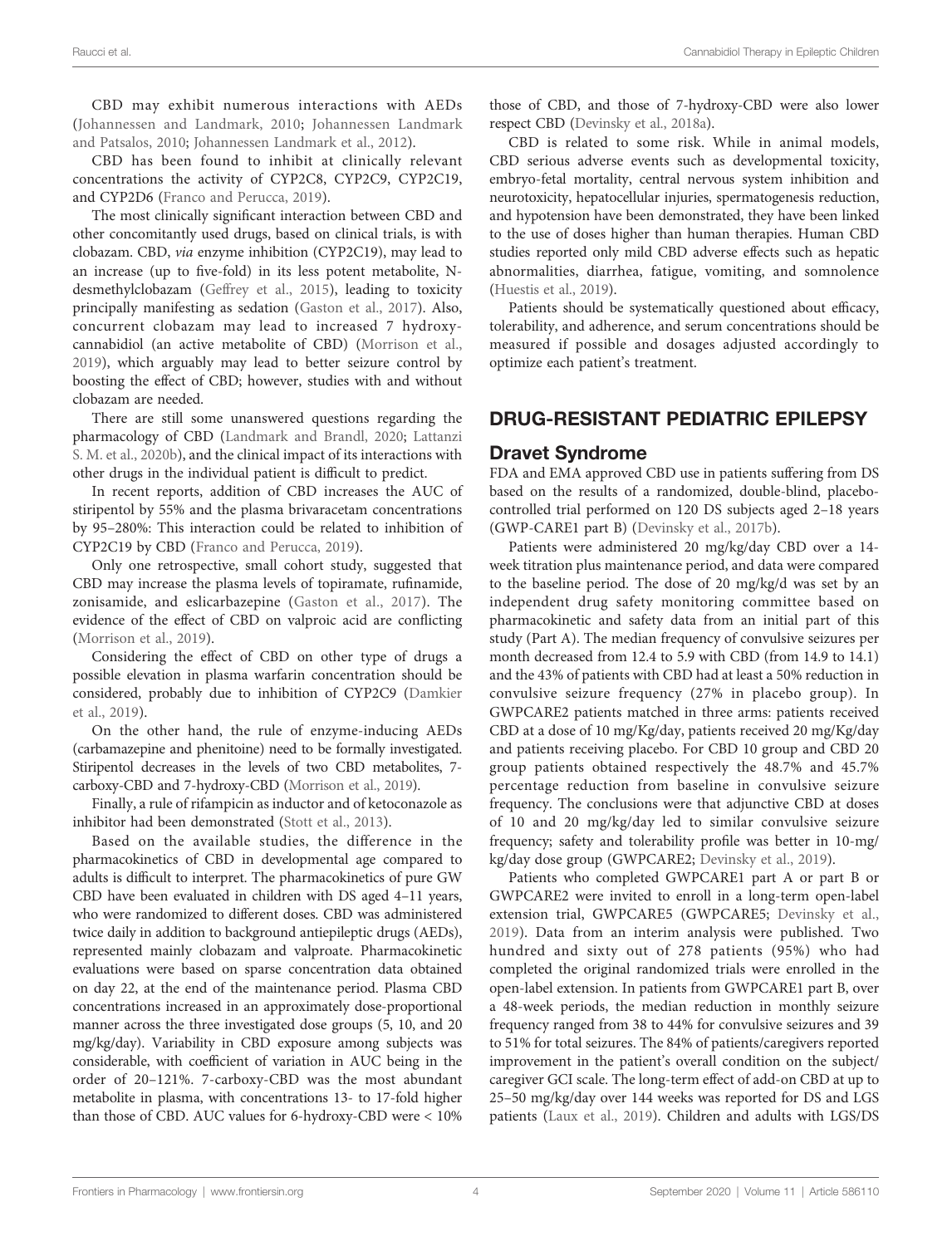were included from 25 EAP sites across the United States. Motor seizures were reduced by 50% and total seizures by 44%, supporting CBD as a long-term treatment option ([Laux](#page-8-0) [et al., 2019\)](#page-8-0).

In their recent economic analysis, [Elliot and coworkers \(2020\)](#page-7-0) compared the cost effectiveness of cannabinoid oil as an adjunctive treatment (added to clobazam and valproate), with adjunctive stiripentol or with clobazam and valproate alone, for the treatment of DS in children, concluding that adjunctive cannabinoid oil may be a cost-effective treatment for DS.

#### Lennox-Gastaut Syndrome

In GWPCARE4 LGS double-blind placebo-controlled trials ([Thiele et al., 2018](#page-9-0)) patients were administered CBD at 20 mg/ kg/day, while in GWPCARE3 trial to 10 or 20 mg/kg/day ([Devinsky et al., 2018b\)](#page-7-0) over a 14-week treatment period compared relative to the baseline period.

In GWPCARE3 study, 171 patients were randomized (86 to CBD and 85 to placebo). During the titration plus maintenance period, patients on CBD achieved a 44% median reduction in drop seizure frequency vs. 22% in the placebo group. In the same treatment period, patients had a 49% median reduction in nondrop seizures vs. 23% in the placebo group. Regarding the response for both seizure types (drop and non-drop), patients on CBD had a 41.2% median reduction in seizure frequency compared to 13.7% in the placebo group ([Thiele et al., 2018\)](#page-9-0).

In GWPCARE4, a total of 225 patients were randomized; 76 to 20 mg/kg/day, 73 to 10 mg/kg/day, and 76 to placebo. The reduction in seizure frequency was 41.9% and 37.2% in the 20 and 10 mg/kg/d CBD group, respectively, vs. 17.2% in the placebo group, revealing a significant difference in both CBD arms relative to placebo (GWPCARE4) ([Devinsky et al., 2018c\)](#page-7-0).

Based on the patient or caregiver Clinical Global Impression (CGI) scale, overall improvements were reported in patients of each trial: 58% patients (compared to 34% in the placebo group) in the study of [Thiele et al. \(2018\),](#page-9-0) 57% and 66% in the 20 mg/kg/ day and 10 mg/kg/day group, respectively (compared to 44% in the placebo group) in the study of [Devinsky et al. \(2018b\)](#page-7-0) and 88% at 24 weeks (also similar at 38 and 48 weeks) in the openlabel study of [Savage et al. \(2020\).](#page-8-0)

## Tuberous Sclerosis Complex

Eighteen patients with a diagnosis of tuberous sclerosis complex (TSC) were enrolled in an expanded-access study of CBD. The median weekly seizure frequency decreased to 13.3 compared to 22.0 baseline observation period after 3 months of treatment with CBD. Considering total weekly seizure frequency, the median percent change was -48.8% [\(Hess et al., 2016\)](#page-7-0).

In GWPCARE6 clinical trial, Epidiolex was used as add-on treatment in patients with TSC [\(Thiele et al., 2019\)](#page-9-0). Patients were randomized to 20 mg/kg/day, 50 mg/kg/day, and placebo. Twohundred one patients completed the study, and percent change in total seizure frequency decreased, respectively, by 48%, 48% and 27%. Responders (>50% seizure reduction) were 36, 40, and 22%. An overall improvement, based on the caregiver CGI scale, was reported for 69, 62, and 40% in the three groups, respectively. The lower dose of 20 mg/kg/day give a similar

efficacy compared to the higher dose of 50 mg/kg/day dose but with less AEs, making the former preferable [\(Thiele et al., 2019\)](#page-9-0).

## Infantile Spasms and Epileptic Spasms

Preliminary data, derived from a brief online survey, by [Hussain](#page-8-0) [et al. \(2015\)](#page-8-0), suggested that various formulations of CBD may show a potential efficacy through multiple resistant epilepsy syndromes, including infantile spasms (IS), but the authors concluded that the study "not represent compelling evidence of efficacy and safety" and because of the presence of limitations of paramount importance, with the suggestion of further controlled clinical trials.

[Hussain et al. \(2020\)](#page-8-0), in a multicenter phase 2 study, enrolled 9 patients (median age, 23 months; range, 14–36 months) with resistant and long-standing IS (median duration, 17 months; range, 8–33 months), treated with synthetic pharmaceutical CBD. Eight of the nine patients had concomitant antiepileptic treatments upon entering the study, although none of them took clobazam. The results of efficacy demonstrated that only one patient had an immediate but temporary response, the other eight patients exhibited neither clinical nor electrographic response. The lack of a lasting response suggests that CBD is not highly effective in treating refractory IS. The Authors, despite the negative results in this small group of resistant IS, left the door open to new studies on younger patients with a shorter IS history.

Nevertheless, also in 2020, [Herlopian et al. \(2020\)](#page-7-0) published an open-label study on CBD treatment of epileptic spasms (ES) in nine patients (average age, 9 years; range, 2–16 years) enrolled suffered from drug-resistant ES additionally to other types of seizures with an onset of ES at 4–21 months (average age, 8 months). Administration of CBD (10 to 50 mg/kg/day) in patients with ES corresponded to a positive clinical outcome in clinical and electrographic response with an adequate safety profile.

After six months of 18–84% reduction in seizures. Sixty-seven percent (6/9) of patients experienced a >95% reduction in seizure frequency in the first two weeks while at the end of the study, 67% (6/9) achieved >50% reduction in seizures frequency ES. CBD has also been effective in reducing the frequency of other types of seizures experienced by patients.

The seizure-free rate heightened from 33% at 2 months to 56% at 12 months. After nine months of treatment, only 22% experienced an increase in ES frequency after six months of 18- 84% reduction in seizures. Sixty-seven percent (6/9) of subjects experienced a greater than 95% decrease in seizure frequency in the first two weeks while at the end of the study, 67% (6/9) had a greater than 50 reduction in seizures. CBD has also been effective in reducing the frequency of other types of seizures present in patients. Interestingly, eight of the nine (89%) patients had EEG studies prior to and after initiation of CBD. Three out of five patients (60%) had resolution in their hypsarrhythmia pattern.

In contrast to [Hussain et al. \(2020\)](#page-8-0) results, pure CBD used in the last study [\(Herlopian et al., 2020\)](#page-7-0) seems to be effective on clinical IS and EEG abnormalities. However, the small number of patient cohorts and the non-homogeneous clinical characteristics do not allow us to provide conclusive results on the different efficacy of pure CBD compared to synthetic CBD.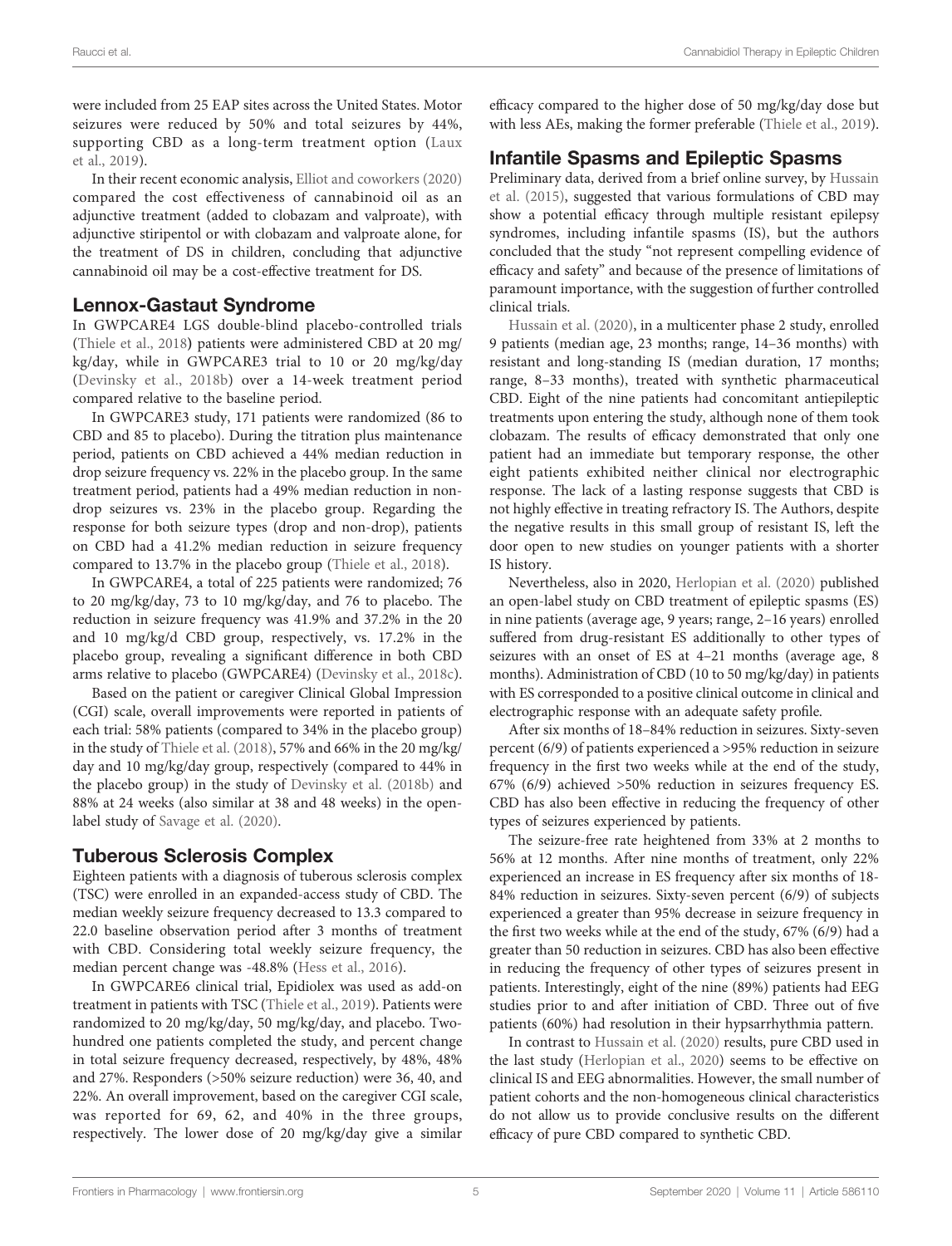Despite 89% of the nine patients displaying adverse events such as drowsiness, diarrhea, ataxia, appetite loss, agitation, twitchiness, irritability, and elevated liver enzymes, none of the patients withdrew from the study.

# CDKL5 Deficiency and Other Developmental Epilepsies

Severe early onset epilepsies such as CDKL5 deficiency disorder (CDD) and other developmental epilepsies are extremely debilitating, largely due to the early-onset and refractory nature of the seizures. Evidence for cannabinoids is limited but growing, with multiple anecdotal reports and an open-label trial showing cannabidiol to be associated with a significant reduction in seizure activity.

#### CDKL5 Deficiency

[Dale et al. \(2019\)](#page-7-0), in a recent review, reported that while research on severe refractory epilepsy syndromes confers a role for medicinal cannabis, specific research in patients with CDD is primarily represented by unverified anecdotal reports, therefore still limited.

[Pamplona et al. \(2018\)](#page-8-0) performed a meta-analysis on the role of CBD in various drug-resistant pediatric epilepsy describing a significant improvement in seizure control including some with CDD, however, these studies [\(Devinsky et al., 2016;](#page-7-0) [Szafarky](#page-9-0) [et al., 2018](#page-9-0)) do not specify the effects on the subset of CDD patient as a single entity. To date, only one promising open-label study performed a quantitative analysis of the efficacy of CBD in children with severe drug-resistant epilepsies and onset in childhood, including CDD, as well as Aicardi, Dup15q, and Doose ([Devinsky et al., 2018d](#page-7-0)). In particular, in CDD patients, the monthly average frequency of seizure decreased from 66 ( $n =$ 17) to 41% at week 12 ( $n = 11$ ), and from 60 to 36% at week 48  $(n = 10)$ .

However, this study, although promising, needs further confirmation to formally evaluate the safety and efficacy of CBD in patients with CDD, in particular using larger placebocontrolled randomized trials [\(Devinsky et al., 2018d\)](#page-7-0).

#### Doose Syndrome

In a study by [Porter and Jacobson \(2013\)](#page-7-0) the parents of 4 patients with Doose Syndrome reported clinical improvement in 3 patients with more than 80% decrease of seizures (in two of these complete seizure freedom) after a follow-up di 2-4 months while 1 patient was unresponsive after 2 weeks of CBD. [Press](#page-8-0) [et al. \(2015\)](#page-8-0), in 75 patients with drug-resistant epilepsies reported that all three patients with Doose Syndrome were unresponsive to CBD. Nevertheless, albeit considering the small number, [Devinsky et al. \(2018d\)](#page-7-0) based on an open-label trial of a drug-resistant form of epilepsy in which seven patients had Doose syndrome had promising results. These patients presented a reduction of seizure frequency passing from a median convulsive seizure frequency pre-CBD of 60.8 and a total seizure frequency of 64.7 to a median reduction of convulsive seizures from baseline of 58.6% by week 12 and 28.8% by week 48 after CBD.

#### Dup15q Syndrome

15q duplication syndrome and related disorders (dup15q) are caused by at least one extra maternally derived copy of the Prader-Willi/Angelman critical region (PWACR) within chromosome 15q11.2-q13.1. Clinically, Dup15q is characterized by hypotonia, motor delays, intellectual disability, autism spectrum disorder (ASD), and epilepsy including drug-resistant form [\(Finucane et al., 1993\)](#page-7-0).

[Devinsky et al. \(2018d\)](#page-7-0) based on an open-label trial of a drugresistant form of epilepsy in which eight patients with had Dup15q variant a reported median convulsive seizure baseline frequency of 118.5 ( $n = 8$ , IQR: 32–231) and a total seizure frequency of 149.1 (n = 8, IQR:  $57-313$ ). In the Dup15q subgroup, the median number of seizures decreased from baseline (118.5 [n = 8], IQR: 18–241) to week 12 (48.8 [n = 7], IQR: 5–99), with no change from week 12 to week 48 (53.02  $[n =$ 6], IQR: 7-207) ( $\chi$ 2(2) = 3.00, p = 0.223). Those with the Dup15qmutation have a reported median convulsive seizure decrease from baseline  $[n = 8]$  of 25% by week 12 (n = 7; IQR: -10–71) and 38.4% by week 48 (n = 6, IQR: -13–88). The Dup15q subgroup had a 38% responder rate, which persisted through week 48.

#### Sturge-Weber Syndrome

Sturge-Weber syndrome is characterized by leptomeningeal vascular malformations, refractory epilepsy, stroke (s) and cognitive disabilities. In preclinical models, CBD has been shown to have a possible anticonvulsant, antioxidant and neuroprotective action [\(Kaplan et al., 2017\)](#page-8-0).

[Kaplan et al. \(2017\)](#page-8-0) suggested that CBD may be well tolerated and provides initial data as an adjunctive medication for resistant epilepsy of Sturge-Weber syndrome. Three out of five subjects reported mild side effects considered related to CBD. Three out of five patients, demonstrating a better CBD response had bilateral brain involvement, were treated with two or more anticonvulsants and low-dose aspirin at the entry and had significant cognitive, neurological, behavioral or mood issues; the remaining two patients were removed from the study for lack of efficacy.

#### Migrating Focal Seizures Associated With KCNT1 Mutations

Epilepsy of Infancy with Migrating Focal Seizures (EIMFS) is a rare, developmental and epileptic encephalopathy most commonly associated with mutations in KCNT1, a potassium channel [\(Coppola, 2013;](#page-7-0) [Auvin et al., 2016\)](#page-7-0). [Saade and Joshi](#page-8-0) [\(2015\)](#page-8-0) described the beneficial effect of CBD in sustained seizure reduction with the addition of CBD to the antiepileptic regimen in an infant with EIMFS (tested only for mutations in the SCN1A gene, while not for KCNT1).

Recently, [Poisson et al. \(2020\)](#page-8-0) evaluated CBD response in three patients with EIMFS secondary to KCNT1 mutations; two subjects showed no benefit and voluntarily discontinued CBD. One patient showed an overall decrease in seizure frequency, however, had significant decrease in seizure intensity with the possible progression of development.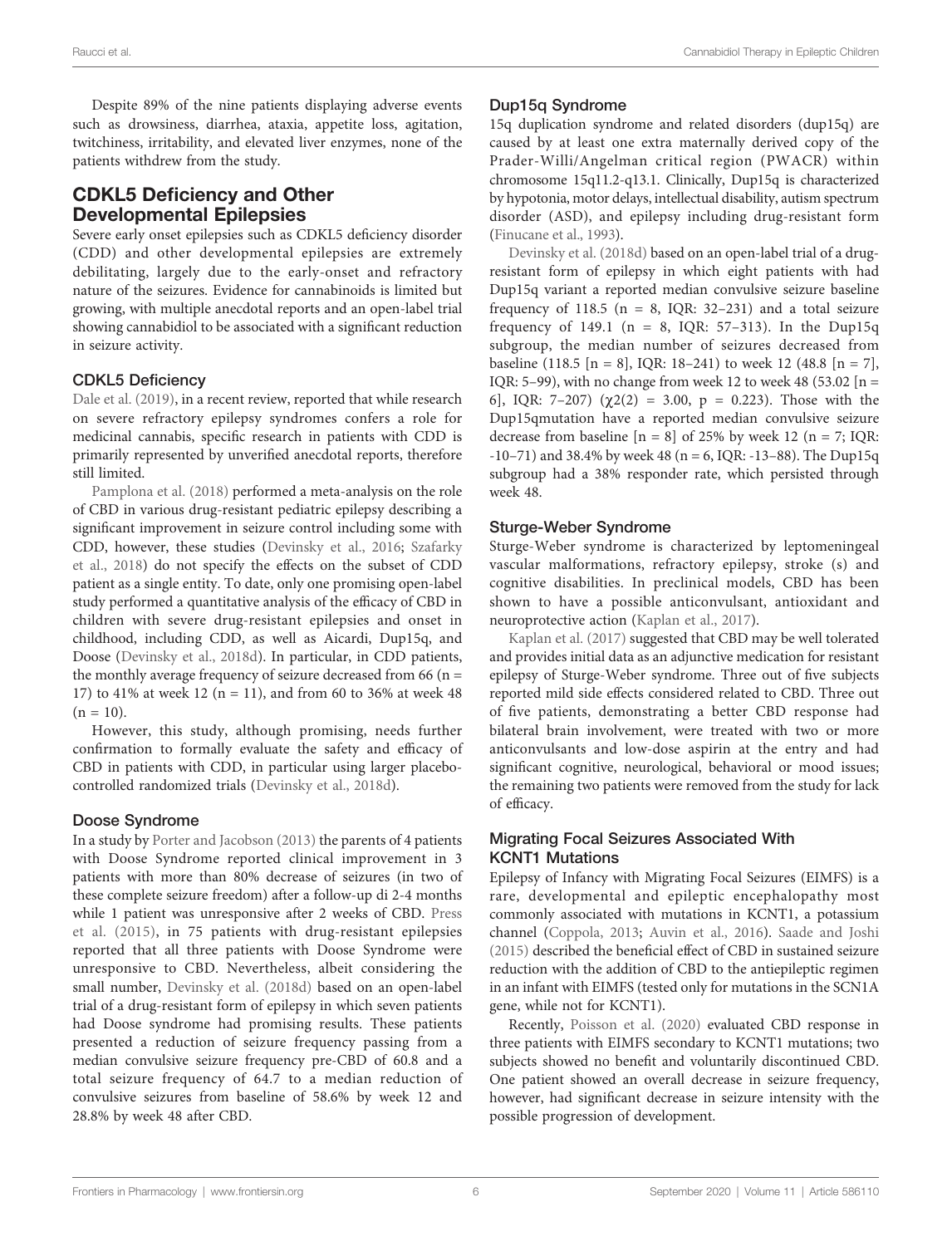# ADVERSE EFFECTS OF CANNABIS EXTRACT AND CBD

The most frequent side effects reported using Cannabis extract are sleepiness, fatigue, nausea diarrhea ad decrease appetite. There are concerns about exposition to THC and its effect on brain development and long-term datamoreover indicate a possible negative effect on cognitive and behavioral performance ([Lagae,](#page-8-0) [2020](#page-8-0)). However, no conclusive data can be derived from available studies, given the methodological limitation, the unknown dosage of THC in artisanal products, the different duration of exposure, genetic factor, the combined use of other antiepileptic drugs, and the seizure control.

Considering pure CBD, 86% of patients in CBD groups versus 76% in placebo groups reported AEs in RCTs. However, the vast majority of AEs were mild and most of them appeared within the first two weeks of treatment.

The most frequent are somnolence, decreased appetite, pyrexia, and diarrhea, followed by other less frequent AEs such as vomiting, fatigue, and upper respiratory infections.

Serious AEs, such as somnolence, pyrexia, convulsion, rash, lethargy, and elevated transaminases (>3 times), were far less common, affecting 19% of CBD groups and 9% of placebo groups.

Elevated transaminases occurred in 16% of patients in the CBD groups and 1% in the placebo groups. The majority of the cases with elevated transaminases were patients concomitantly taking valproate. No seizure worsening, suicidal ideation, or deaths related to the treatment were reported [\(Devinsky et al.,](#page-7-0) [2017a;](#page-7-0) [Thiele et al., 2018;](#page-9-0) [Devinsky et al., 2018c](#page-7-0)).

The long-term AEs are currently unknown.

In the TSC trial with the higher dose of 50 mg/kg/day CBD ([Thiele et al., 2019\)](#page-9-0), the most common AEs were diarrhea, decreased appetite, and somnolence, and treatment discontinuation due to AEs occurred in 11, 14, and 3%, respectively. Elevated liver enzymes were reported in 12% (n = 9) and 25% ( $n = 18$ ) in the 25 and 50 mg/kg/day, respectively (of those, 81% were also taking valproate).

## DIRECTIONS FOR USE AND FUTURE RESEARCH

Drug-resistant epilepsies in children represent a challenge, both for efficacy and safety aspects. In the landscape of the pediatric drug-resistant epilepsy responsive to CBD treatment, few conditions, such as Dravet and Lennox-Gastaut syndromes, have given good scientific evidence showing a good therapeutic response. Nevertheless, in this paper, we summarized the current state of evidence and indications for CBD therapy in the most frequent epileptic syndromes in childhood, not just in Dravet and Lennox-Gastaut syndromes.

Support for CBD use in pediatric epilepsies should take into account the CBD mechanisms of action and the knowledge of the epileptogenic mechanisms in the single specific epileptic syndrome, and increasing into the knowledge of the pharmacogenomic profile of CBD-AEDs interactions, starting from animal models studies.

Personalized medicine, through the study of pharmacogenomics, could provide useful information for the therapeutic choice and recognition of the patients (and specific epileptic syndromes) most responsive to CBD therapy; also to provide information on the best association between CBD and other AEDs in the specific individual affected by epilepsy.

In the case of weak pathophysiological hypotheses, the clinical studies should identify a specific subpopulation, affected by specific epileptic syndromes, which may benefit from the CBD treatment.

Increase in genetic knowledge that underlies and regulates the pharmacodynamics and pharmacokinetics of CBD and drugdrug interaction will significantly improve the choice of the therapeutic CBD prescriptions, both as monotherapy and polytherapy, in children with epilepsy.

# **CONCLUSIONS**

CBD has been used as an anticonvulsant for at least 4000 years [\(Russo, 2017](#page-8-0)). Its use for medicinal purposes is now authorized in many different countries around the world. THC is a controlled substance and according to EU law, CBD products must not contain more than 0.2% THC [\(Arzimanoglou et al.,](#page-7-0) [2020](#page-7-0)). In Italy from November 2015, cannabis may be prescribed with medical prescription. Italian legislation has approved regulations regarding the administration of medical Cannabis for specific medical conditions (pain therapy, chemotherapy/ radiotherapy-induced nausea and vomiting, cachexia, anorexia, cancer patients, AIDS, glaucoma, and Tourette's syndrome [\(Baratta et al., 2019\)](#page-7-0).

There are concerns about exposure to THC and its effect on brain development. Frequent side effects reported were sleepiness, fatigue, nausea diarrhea and decreased appetite, somnolence, pyrexia, and diarrhea, followed by other less frequent events such as fatigue, upper respiratory infections, convulsion, rash, lethargy, and elevated transaminases (>3 times); developmental regression abnormal movements and status epilepticus have also been described. Long-term data indicate a possible negative effect on cognitive and behavioral performance [\(Lagae, 2020](#page-8-0)). Unfortunately, appropriate pediatric dose and pharmacokinetics continue to make the authorization of cannabis-based therapies to children a challenge [\(Huntsman](#page-8-0) [et al., 2020\)](#page-8-0).

Nonetheless, the role that the endocannabinoid system plays in epileptogenesis, encourages to investigate the use of exogenously cannabinoids to treat epileptic children [\(Cheung](#page-7-0) [et al., 2019;](#page-7-0) [Huntsman et al., 2020](#page-8-0)).

CBD, both in isolation as a pharmaceutical-grade preparation or as part of a CBD-enriched cannabis herbal extract, shows beneficial effects in decreasing seizure frequency in children with drug-resistant epilepsy. Recently, in patients with Lennox-Gastaut syndrome and Dravet syndrome ([Devinsky et al.,](#page-7-0) [2016](#page-7-0); [Devinsky et al., 2017a](#page-7-0); [Devinsky et al., 2017b;](#page-7-0) [Rosenberg](#page-8-0) [et al., 2017b](#page-8-0); [Thiele et al., 2018](#page-9-0); [Stockings et al., 2018;](#page-9-0) [Lattanzi](#page-8-0) [et al., 2019](#page-8-0); [Lattanzi S. et al., 2020](#page-8-0)) have been conducted a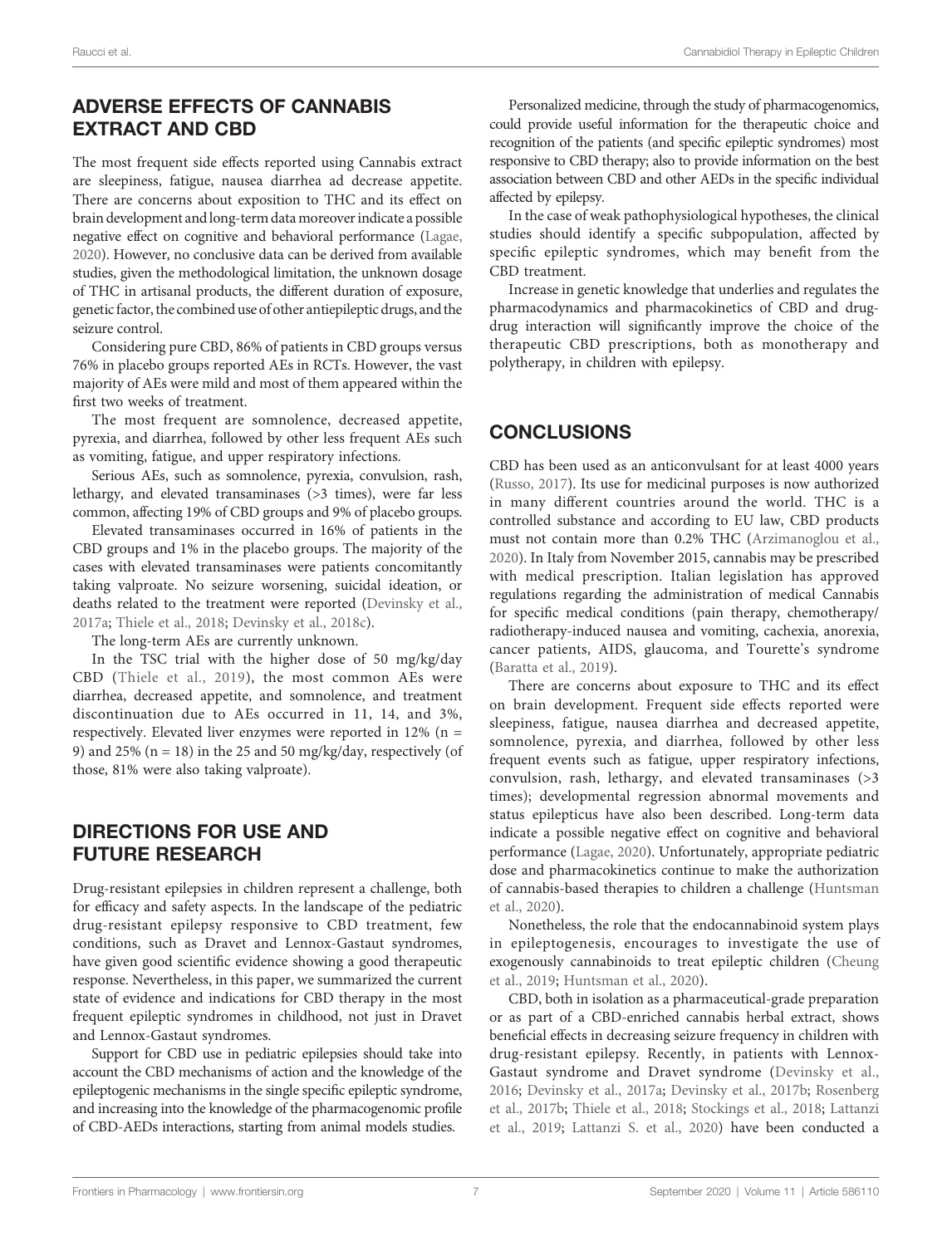<span id="page-7-0"></span>placebo-controlled RCTs with a pure form of CBD, which gave good results (Class I evidence). Later, CBD was approved by the FDA as an add-on antiepileptic drug in 2 years old children with Dravet syndrome and Lennox-Gastaut syndrome. Subsequently, it was approved also by the EMA in 2019. The purified preparation of CBD is available from GW Pharmaceuticals plc, named Epidiolex/Epidyolex. It has been shown to have positive effects against a wide spectrum of seizures from experimental studies ([Rosenberg et al., 2017a\)](#page-8-0).

Although to date just preliminary results and weak scientific evidence are available for many other epileptic conditions, we reported above also every specific pediatric epileptic condition in which CDB was be tried, with more or less encouraging data. CBD investigations in pediatric age, better evaluation of the

#### **REFERENCES**

- Alcorn, J., Vuong, S., Wu, F., Seifert, B., and Lyon, A. (2019). "Pediatric Dosing Considerations for Medical Cannabis," in Recent Advances in Cannabinoid Research. Eds. W. J. Willard James Costain and R. B. Laprairie (Canada: Publisher: IntechOpen).
- Arzimanoglou, A., Brandl, U., Cross, J. H., Gil-Nagel, A., Lagae, L., Landmark, C. N., et al. (2020). Epilepsy and cannabidiol: a guide to treatment. Epilep. Disord. 22, 1–14. doi: [10.1684/epd.1141epd.2020.1141a](https://doi.org/10.1684/epd.1141epd.2020.1141a)
- Auvin, S., Cilio, M. R., and Vezzani, A. (2016). Current understanding and neurobiology of epileptic encephalopathies. Neurobiol. Dis. 92 (Pt A), 72–89. doi: [10.1016/j.nbd.2016.03.007](https://doi.org/10.1016/j.nbd.2016.03.007)
- Baratta, F., Simiele, M., Pignata, I., Ravetto Enri, L., Torta, R., De Luca, A., et al. (2019). Development of Standard Operating Protocols for the Optimization of Cannabis-Based Formulations for Medical Purposes. Front. Pharmacol. 10, 701. doi: [10.3389/fphar.2019.00701](https://doi.org/10.3389/fphar.2019.00701)
- Cheung, K. A. K., Peiris, H., Wallace, G., Holland, O. J., and Mitchell, M. D. (2019). The Interplay between the endocannabinoid system, epilepsy and Cannabinoids. Int. J. Mol. Sci. 20, 6079. doi: [10.3390/ijms20236079](https://doi.org/10.3390/ijms20236079)
- Coppola, G. (2013). Malignant migrating partial seizures in infancy. Handb. Clin. Neurol. 111, 605–609. doi: [10.1016/B978-0-444-52891-9.00062-2](https://doi.org/10.1016/B978-0-444-52891-9.00062-2)
- Dale, T., Downs, J., Olson, H., Bergin, A. M., Smith, S., and Leonard, H. (2019). Cannabis for refractory epilepsy in children: A review focusing on CDKL5 Deficiency Disorder. Epilepsy Res. 151, 31–39. doi: [10.1016/j.eplepsyres.2019.02.001](https://doi.org/10.1016/j.eplepsyres.2019.02.001)
- Damkier, P., Lassen, D., Christensen, M. M. H., Madsen, K. G., Hellfritzsch, M., and Pottegård, A. (2019). Interaction between warfarin and cannabis. Basic Clin. Pharmacol. Toxicol. 124, 28–31. doi: [10.1111/bcpt.13152](https://doi.org/10.1111/bcpt.13152)
- Devinsky, O., Cilio, M. R., Cross, H., Fernandez-Ruiz, J., French, J., Hill, C., et al. (2014). Cannabidiol: pharmacology and potential therapeutic role in epilepsy and other neuropsychiatric disorders. Epilepsia 55, 791–802. doi: [10.1111/](https://doi.org/10.1111/epi.12631) [epi.12631](https://doi.org/10.1111/epi.12631)
- Devinsky, O., Marsh, E., Friedman, D., Thiele, E., Laux, L., Sullivan, J., et al. (2016). Cannabidiol in patients with treatment-resistant epilepsy: an open-label interventional trial. published correction appears in Lancet Neurol. 2016 Apr;15(4):352]. Lancet Neurol. 15, 270–278. doi: [10.1016/S1474-4422\(15\)](https://doi.org/10.1016/S1474-4422(15)00379-8) [00379-8](https://doi.org/10.1016/S1474-4422(15)00379-8)
- Devinsky, O., Cross, J. H., and Wright, S. (2017a). Trial of Cannabidiol for Drug-Resistant Seizures in the Dravet Syndrome. N. Engl. J. Med. 377, 699–700. doi: [10.1056/NEJMc1708349](https://doi.org/10.1056/NEJMc1708349)
- Devinsky, O., Cross, J. H., Laux, L., Marsh, E., Miller, I., Nabbout, R., et al. (2017b). Trial of cannabidiol for drug-resistant seizures in the Dravet syndrome. N. Engl. J. Med. 376, 2011–2020. doi: [10.1056/NEJMoa1611618](https://doi.org/10.1056/NEJMoa1611618)
- Devinsky, O., Patel, A. D., Thiele, E. A., Wong, M. H., Appleton, R., Harden, C. L., et al. (2018a). Randomized, dose-ranging safety trial of cannabidiol in Dravet syndrome. Neurology 90, e1204–e1211. doi: [10.1212/WNL.0000000000005254](https://doi.org/10.1212/WNL.0000000000005254)
- Devinsky, O., Patel, A. D., and VanLandingham, K. E. (2018b). Cannabidiol in the Lennox-Gastaut Syndrome. N. Engl. J. Med. 379, 795. doi: [10.1056/](https://doi.org/10.1056/NEJMc1807878) [NEJMc1807878](https://doi.org/10.1056/NEJMc1807878)

incidence and the prevalence of epileptic syndromes age-related, together with increased knowledge of their natural course, and the development of new end points could provide some suggestions for future improvements for the therapeutic utilization of CBD therapy in epileptic children.

### AUTHOR CONTRIBUTIONS

UR and PaP directed the review and were responsible for the overall guidance. All authors contributed to the article and approved the submitted version. The article's content has been made by consensus among all the authors.

- Devinsky, O., Patel, A. D., Cross, J. H., Villanueva, V., Wirrell, E. C., Privitera, M., et al. (2018c). Effect of Cannabidiol on Drop Seizures in the Lennox-Gastaut Syndrome. N. Engl. J. Med. 378, 1888–1897. doi: [10.1056/NEJMoa1714631](https://doi.org/10.1056/NEJMoa1714631)
- Devinsky, O., Verducci, C., Thiele, E. A., Laux, L. C., Patel, A. D., Filloux, F., et al. (2018d). Open-label use of highly purified CBD (Epidiolex®) in patients with CDKL5 deficiency disorder and Aicardi, Dup15q, and Doose syndromes. Epilepsy Behav. 86, 131–137. doi: [10.1016/j.yebeh.2018.05.013](https://doi.org/10.1016/j.yebeh.2018.05.013)
- Devinsky, O., Nabbout, R., Miller, I., Laux, L., Zolnowska, M., Wright, S., et al. (2019). Long-term cannabidiol treatment in patients with Dravet syndrome: An open-label extension trial. Epilepsia 60, 294–302. doi: [10.1111/epi.14628](https://doi.org/10.1111/epi.14628)
- Elliott, J., DeJean, D., Clifford, T., Coyle, D., Potter, B. K., Skidmore, B., et al. (2020). Cannabis-based products for pediatric epilepsy: An updated systematic review. Seizure 75, 18–22. doi: [10.1016/j.seizure.2019.12.006](https://doi.org/10.1016/j.seizure.2019.12.006)
- Englund, A., Morrison, P. D., Nottage, J., Hague, D., Kane, F., Bonaccorso, S., et al. (2013). Cannabidiol inhibits THC-elicited paranoid symptoms and hippocampal-dependent memory impairment. J. Psychopharmacol. 27, 19– 27. doi: [10.1177/0269881112460109](https://doi.org/10.1177/0269881112460109)
- Filloux, F. M. (2015). Cannabinoids for pediatric epilepsy? Up in smoke or real science? Transl. Pediatr. 4, 271–282. doi: [10.3978/j.issn.2224-4336.2015.10.03](https://doi.org/10.3978/j.issn.2224-4336.2015.10.03)
- Finucane, B. M., Lusk, L., Arkilo, D., Chamberlain, S., Devinsky, O., Dindot, S., et al. (1993). "15q Duplication Syndrome and Related Disorders," in GeneReviews®. Eds. M. P. Adam, H. H. Ardinger and R. A. Pagon (Seattle (WA: University of Washington, Seattle).
- Franco, V., and Perucca, E. (2019). Pharmacological and therapeutic properties of cannabidiol for epilepsy. Drugs 79, 1435–1454. doi: [10.1007/s40265-019-](https://doi.org/10.1007/s40265-019-01171-4) [01171-4](https://doi.org/10.1007/s40265-019-01171-4)
- Friedman, D., and Devinsky, O. (2015). Cannabinoids in the Treatment of Epilepsy. N. Engl. J. Med. 373, 1048–1058. doi: [10.1056/NEJMra1407304](https://doi.org/10.1056/NEJMra1407304)
- Gaston, T. E., Bebin, E. M., Cutter, G. R., Liu, Y., Szaflarski, J. P.UAB CBD Program (2017). Interactions between cannabidiol and commonly used antiepileptic drugs. Epilepsia 58, 1586–1592. doi: [10.1111/epi.13852](https://doi.org/10.1111/epi.13852)
- Geffrey, A. L., Pollack, S. F., Bruno, P. L., and Thiele, E. A. (2015). Drug-drug interaction between clobazam and cannabidiol in children with refractory epilepsy. Epilepsia 56, 1246–1251. doi: [10.1111/epi.13060](https://doi.org/10.1111/epi.13060)
- Gonzalez-Giraldo, E., and Sullivan, J.,. E. (2020). Advances in the Treatment of Drug-Resistant Pediatric Epilepsy. Semin. Neurol. 40, 257–262. doi: [10.1055/s-](https://doi.org/10.1055/s-0040-1702941)[0040-1702941](https://doi.org/10.1055/s-0040-1702941)
- Gray, R. A., and Whalley, B. J. (2020). The proposed mechanisms of action of CBD in epilepsy. Epilep. Disord. 22 (S1), 10–15. doi: [10.1684/epd.2020.1135](https://doi.org/10.1684/epd.2020.1135)
- Herlopian, A., Hess, E. J., Barnett, J., Geffrey, A. L., Pollack, S. F., Skirvin, L., et al. (2020). Cannabidiol in treatment of refractory epileptic spasms: An open-label study. Epilepsy Behav. 106, 106988. doi: [10.1016/j.yebeh.2020.106988](https://doi.org/10.1016/j.yebeh.2020.106988)
- Hess, E. J., Moody, K. A., Geffrey, A. L., Pollack, S. F., Skirvin, L. A., Bruno, P. L., et al. (2016). Cannabidiol as a new treatment for drug-resistant epilepsy in tuberous sclerosis complex. Epilepsia 57, 1617–1624. doi: [10.1111/epi.13499](https://doi.org/10.1111/epi.13499)
- Huestis, M. A., Solimini, R., Pichini, S., Pacifici, R., Carlier, J., and Busardò, F. P. (2019). Cannabidiol Adverse Effects and Toxicity. Curr. Neuropharmacol. 17, 974–989. doi: [10.2174/1570159X17666190603171901](https://doi.org/10.2174/1570159X17666190603171901)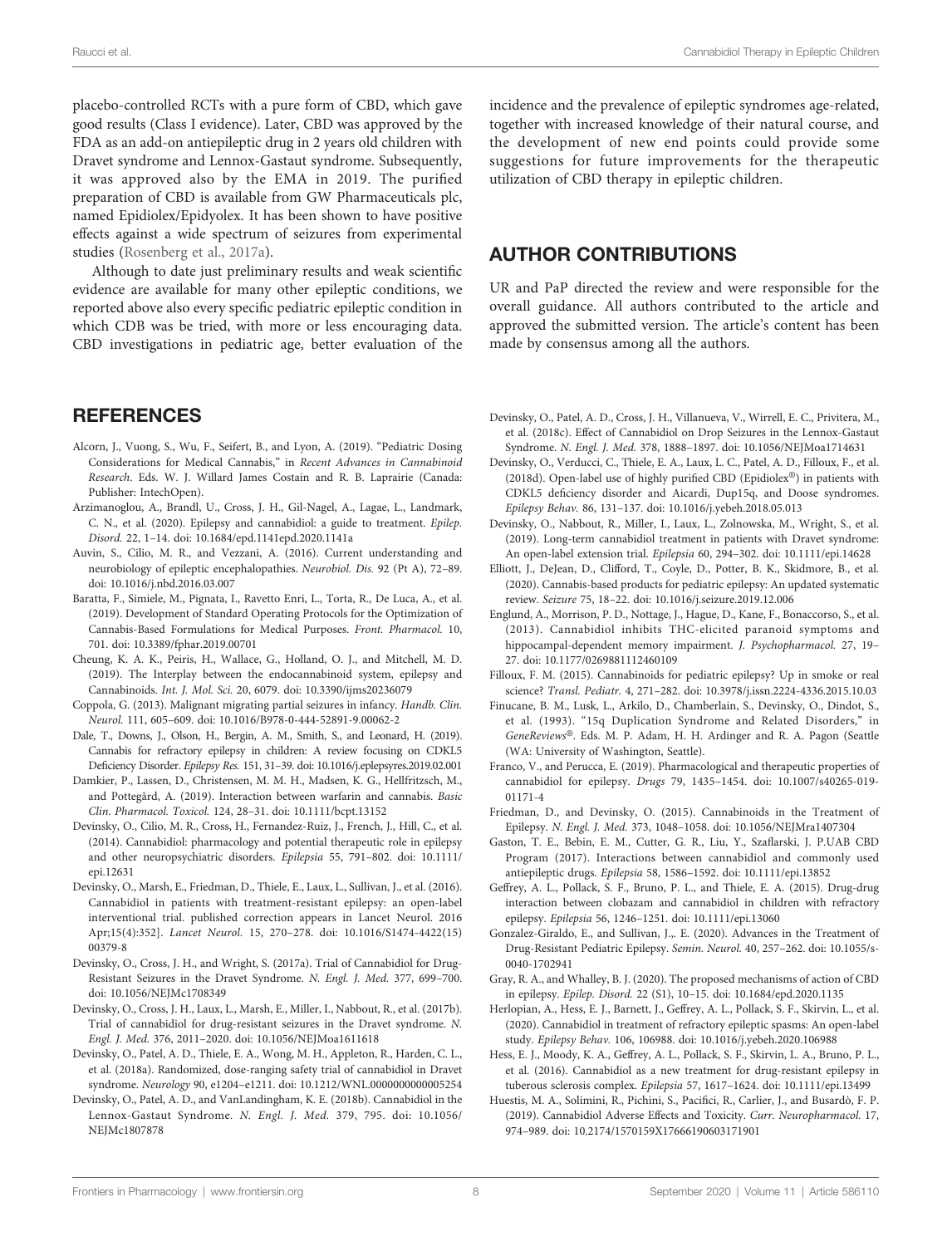- <span id="page-8-0"></span>Huntsman, R. J., Tang-Wai, R., and Shackelford, A. E. (2020). Cannabis for Pediatric Epilepsy. J. Clin. Neurophysiol. 37, 2–8. doi: [10.1097/](https://doi.org/10.1097/WNP.0000000000000641) [WNP.0000000000000641](https://doi.org/10.1097/WNP.0000000000000641)
- Husni, A. S., McCurdy, C. R., Radwan, M. M., Ahmed, S. A., Slade, D., Ross, S. A., et al. (2014). Evaluation of Phytocannabinoids from High Potency Cannabis sativa using In Vitro Bioassays to Determine Structure-Activity Relationships for Cannabinoid Receptor 1 and Cannabinoid Receptor 2. Med. Chem. Res. 23, 4295–4300. doi: [10.1007/s00044-014-0972-6](https://doi.org/10.1007/s00044-014-0972-6)
- Hussain, S. A., Zhou, R., Jacobson, C., Weng, J., Cheng, E., Lay, J., et al. (2015). Perceived efficacy of cannabidiol-enriched cannabis extracts for treatment of pediatric epilepsy: A potential role for infantile spasms and Lennox-Gastaut syndrome. Epilepsy Behav. 47, 138–141. doi: [10.1016/j.yebeh.2015.04.009](https://doi.org/10.1016/j.yebeh.2015.04.009)
- Hussain, S. A., Dlugos, D. J., Cilio, M. R., Parikh, N., Oh, A., and Sankar, R. (2020). Synthetic pharmaceutical grade cannabidiol for treatment of refractory infantile spasms: A multicenter phase-2 study. Epilepsy Behav. 102, 106826. doi: [10.1016/j.yebeh.2019.106826](https://doi.org/10.1016/j.yebeh.2019.106826)
- Ibeas Bih, C., Chen, T., Nunn, A. V., Bazelot, M., Dallas, M., and Whalley, B. J. (2015). Molecular Targets of Cannabidiol in Neurological Disorders. Neurotherapeutics 124, 699–730. doi: [10.1007/s13311-015-0377-3](https://doi.org/10.1007/s13311-015-0377-3)
- Jiang, R., Yamaori, S., Okamoto, Y., Yamamoto, I., and Watanabe, K. (2013). Cannabidiol is a potent inhibitor of the catalytic activity of cytochrome P450 2C19. Drug Metab. Pharmacokinet. 28, 332–338. doi: [10.2133/dmpk.dmpk-12](https://doi.org/10.2133/dmpk.dmpk-12-rg-129) [rg-129](https://doi.org/10.2133/dmpk.dmpk-12-rg-129)
- Johannessen, S. I., and Landmark, C. J. (2010). Antiepileptic drug interactions principles and clinical implications. Curr. Neuropharmacol. 8, 254–267. doi: [10.2174/157015910792246254](https://doi.org/10.2174/157015910792246254)
- Johannessen Landmark, C., and Patsalos, P. N. (2010). Drug interactions involving the new second-and third-generation antiepileptic drugs. Expert Rev. Neurother. 10, 119–140. doi: [10.1586/ern.09.136](https://doi.org/10.1586/ern.09.136)
- Johannessen Landmark, C., Johannessen, S. I., and Tomson, T. (2012). Host factors affecting antiepileptic drug delivery-pharmacokinetic variability. Adv. Drug Delivery Rev. 64, 896–910. doi: [10.1016/j.addr.2011.10.003](https://doi.org/10.1016/j.addr.2011.10.003)
- Kaplan, E. H., Offermann, E. A., Sievers, J. W., and Comi, A. M. (2017). Cannabidiol Treatment for Refractory Seizures in Sturge-Weber Syndrome. Pediatr. Neurol. 71, 18–23.e2. doi: [10.1016/j.pediatrneurol.2017.02.009](https://doi.org/10.1016/j.pediatrneurol.2017.02.009)
- Kwan, P., and Brodie, M.,. J. (2000). Early identification of refractory epilepsy. N. Engl. J. Med. 342, 314–319. doi: [10.1056/NEJM200002033420503](https://doi.org/10.1056/NEJM200002033420503)
- Kwan, P., Arzimanoglou, A., Berg, A. T., Brodie, M. J., Allen Hauser, W., Mathern, G., et al (2010). Definition of drug-resistant epilepsy: consensus proposal by the ad hoc Task Force of the ILAE Commission on Therapeutic Strategies [published correction appears in Epilepsia. 51(9):1922]. Epilepsia 51 (6), 1069–1077. doi: [10.1111/j.1528-1167.2009.02397.x](https://doi.org/10.1111/j.1528-1167.2009.02397.x)
- Lagae, L. (2020). Long-term effects of cannabinoids on development/behaviour. Epilep. Disord. 22, S33–S37. doi: [10.1684/epd.2019.1126](https://doi.org/10.1684/epd.2019.1126)
- Landmark, C. J., and Brandl, U. (2020). Pharmacology and drug interactions of cannabinoids. Epilep. Disord. 22, S16–S22. doi: [10.1684/epd.2019.1123](https://doi.org/10.1684/epd.2019.1123)
- Lattanzi, S., Brigo, F., Trinka, E., Zaccara, G., Cagnetti, C., Del Giovane, C., et al. (2018). Efficacy and safety of cannabidiol in epilepsy: a systematic review and meta-analysis. Drugs 78, 1791– 1804. doi: [10.1007/s40265-018-0992-5](https://doi.org/10.1007/s40265-018-0992-5)
- Lattanzi, S., Trinka, E., Russo, E., Striano, P., Citraro, R., Silvestrini, M., et al. (2019). Cannabidiol as adjunctive treatment of seizures associated with Lennox-Gastaut syndrome and Dravet syndrome. Drugs Today (Barc) 55, 177–196. doi: [10.1358/dot.2019.55.3.2909248](https://doi.org/10.1358/dot.2019.55.3.2909248)
- Lattanzi, S., Brigo, F., Trinka, E., Zaccara, G., Striano, P., Del Giovane, C., et al. (2020). Adjunctive cannabidiol in patients with Dravet syndrome: A systematic review and meta-analysis of efficacy and safety. CNS Drugs 34 (3), 229–241. doi: [10.1007/s40263-020-00708-6](https://doi.org/10.1007/s40263-020-00708-6)
- Lattanzi, S. M., Trinka, E., Striano, P., Zaccara, G., Del Giovane, C., Nardone, R., et al. (2020). Cannabidiol efficacy and clobazam status: A systematic review and meta-analysis. Epilepsia 61, 1090–1098. doi: [10.1111/epi.16546](https://doi.org/10.1111/epi.16546)
- Laux, L. C., Bebin, E. M., Checketts, D., Chez, M., Flamini, R., Marsh, E. D., et al. (2019). Long-term safety and efficacy of cannabidiol in children and adults with treatment-resistant Lennox-Gastaut syndrome or Dravet syndrome: Expanded access program results. Epilepsy Res. 154, 13–20. doi: [10.1016/](https://doi.org/10.1016/j.eplepsyres.2019.03.015) [j.eplepsyres.2019.03.015](https://doi.org/10.1016/j.eplepsyres.2019.03.015)
- Lazarini-Lopes, W., Do Val-da Silva, R. A., da Silva-Júnior, R. M. P., Leite, J. P., and Garcia-Cairasco, N. (2020). The anticonvulsant effects of cannabidiol in experimental models of epileptic seizures: From behavior and mechanisms to

clinical insights. Neurosci. Biobehav. Rev. 111, 166–182. doi: [10.1016/](https://doi.org/10.1016/j.neubiorev.2020.01.014) [j.neubiorev.2020.01.014](https://doi.org/10.1016/j.neubiorev.2020.01.014)

- Maa, E., and Figi, P. (2014). The case for medical marijuana in epilepsy. Epilepsia 55, 783–786. doi: [10.1111/epi.12610](https://doi.org/10.1111/epi.12610)
- Marsicano, G., Goodenough, S., Monory, K., Hermann, H., Eder, M., Cannich, A., et al. (2003). CB1 cannabinoid receptors and on-demand defense against excitotoxicity. Science 302, 84–88. doi: [10.1126/science.1088208](https://doi.org/10.1126/science.1088208)
- McCoy, B., Wang, L., Zak, M., Al-Mehmadi, S., Kabir, N., Alhadid, K., et al. (2018). A prospective open-label trial of a CBD/THC cannabis oil in Dravet syndrome. Ann. Clin. Transl. Neurol. 5, 1077–1088. doi: [10.1002/acn3.621](https://doi.org/10.1002/acn3.621)
- Mechoulam, R., and Parker, L. A. (2013). The endocannabinoid system and the brain. Annu. Rev. Psychol. 64, 21–47. doi: [10.1146/annurev-psych-113011-143739](https://doi.org/10.1146/annurev-psych-113011-143739)
- Morrison, G., Crockett, J., Blakey, G., and Sommerville, K. (2019). A Phase 1, Open-Label, Pharmacokinetic Trial to Investigate Possible Drug-Drug Interactions Between Clobazam, Stiripentol, or Valproate and Cannabidiol in Healthy Subjects. Clin. Pharmacol. Drug Dev. 8, 1009–1031. doi: [10.1002/](https://doi.org/10.1002/cpdd.665) [cpdd.665](https://doi.org/10.1002/cpdd.665)
- O'Connell, B. K., Gloss, D., and Devinsky, O. (2017). Cannabinoids in treatmentresistant epilepsy: A review. Epilepsy Behav. 70 (Pt B), 341–348. doi: [10.1016/](https://doi.org/10.1016/j.yebeh.2016.11.012) [j.yebeh.2016.11.012](https://doi.org/10.1016/j.yebeh.2016.11.012)
- O'Shaughnessy, W. B. (1843). On the Preparations of the Indian Hemp, or Gunjah: Cannabis Indica Their effects on the animal system in health, and their utility in the treatment of tetanus and other convulsive diseases. Prov. Med. J. Retrosp. Med. Sci. 5, 363–369.
- Pamplona, F. A., da Silva, L. R., and Coan, A. C. (2018). Potential Clinical Benefits of CBD-Rich Cannabis Extracts Over Purified CBD in Treatment-Resistant Epilepsy: Observational Data Meta-analysis [published correction appears in Front Neurol. 2019 Jan 10;9:1050]. Front. Neurol. 9, 759. doi: [10.3389/](https://doi.org/10.3389/fneur.2018.00759) [fneur.2018.00759](https://doi.org/10.3389/fneur.2018.00759)
- Paolino, M. C., Ferretti, A., Papetti, L., Villa, M. P., and Parisi, P. (2016). Cannabidiol as potential treatment in refractory pediatric epilepsy. Expert Rev. Neurother. 16, 1, 17–1, 21. doi: [10.1586/14737175.2016.1121098](https://doi.org/10.1586/14737175.2016.1121098)
- Pietrafusa, N., Ferretti, A., Trivisano, M., de Palma, L., Calabrese, C., Carfì Pavia, G., et al. (2019). Purified Cannabidiol for Treatment of Refractory Epilepsies in Pediatric Patients with Developmental and Epileptic Encephalopathy. Paediatr. Drugs 21, 283–290. doi: [10.1007/s40272-019-00341-x](https://doi.org/10.1007/s40272-019-00341-x)
- Poisson, K., Wong, M., Lee, C., and Cilio, M. R. (2020). Response to cannabidiol in epilepsy of infancy with migrating focal seizures associated with KCNT1 mutations: An open-label, prospective, interventional study. Eur. J. Paediatr. Neurol. 25, 77–81. doi: [10.1016/j.ejpn.2019.12.024](https://doi.org/10.1016/j.ejpn.2019.12.024)
- Porcari, G. S., Fu, C., Doll, E. D., Carter, E. G., and Carson, R. P. (2018). Efficacy of artisanal preparations of cannabidiol for the treatment of epilepsy: Practical experiences in a tertiary medical center. Epilepsy Behav. 80, 240–246. doi: [10.1016/j.yebeh.2018.01.026](https://doi.org/10.1016/j.yebeh.2018.01.026)
- Porter, B. E., and Jacobson, C. (2013). Report of a parent survey of cannabidiolenriched cannabis use in pediatric treatment-resistant epilepsy. Epilepsy Behav. 29, 574–577. doi: [10.1016/j.yebeh.2013.08.037](https://doi.org/10.1016/j.yebeh.2013.08.037)
- Press, C. A., Knupp, K. G., and Chapman, K. E. (2015). Parental reporting of response to oral cannabis extracts for treatment of refractory epilepsy. Epilepsy Behav. 45, 49–52. doi: [10.1016/j.yebeh.2015.02.043](https://doi.org/10.1016/j.yebeh.2015.02.043)
- Rosenberg, E. C., Patra, P. H., and Whalley, B. J. (2017a). Therapeutic effects of cannabinoids in animal models of seizures, epilepsy, epileptogenesis, and epilepsy-related neuroprotection. Epilepsy Behav. 70 (Pt B), 319–327. doi: [10.1016/j.yebeh.2016.11.006](https://doi.org/10.1016/j.yebeh.2016.11.006)
- Rosenberg, E. C., Louik, J., Conway, E., Devinsky, O., and Friedman, D. (2017b). Quality of Life in Childhood Epilepsy in pediatric patients enrolled in a prospective, open-label clinical study with cannabidiol. Epilepsia 58, e96– e100. doi: [10.1111/epi.13815](https://doi.org/10.1111/epi.13815)
- Russo, E. B., Burnett, A., Hall, B., and Parker, K. K. (2005). Agonistic properties of cannabidiol at 5-HT1a receptors. Neurochem. Res. 30, 1037–1043. doi: [10.1007/s11064-005-6978-1](https://doi.org/10.1007/s11064-005-6978-1)
- Russo, E. B. (2017). Cannabis and epilepsy: An ancient treatment returns to the fore. Epilepsy Behav. 70 (Pt B), 292–297. doi: [10.1016/j.yebeh.2016.09.040](https://doi.org/10.1016/j.yebeh.2016.09.040)
- Saade, D., and Joshi, C. (2015). Pure cannabidiol in the treatment of malignant migrating partial seizures in infancy: a case report. Pediatr. Neurol. 52, 544– 547. doi: [10.1016/j.pediatrneurol.2015.02.008](https://doi.org/10.1016/j.pediatrneurol.2015.02.008)
- Savage, T. E., Sourbron, J., Bruno, P. L., Skirvin, L. A., Wolper, E. S., Anagnos, C. J., et al. (2020). Efficacy of cannabidiol in subjects with refractory epilepsy relative